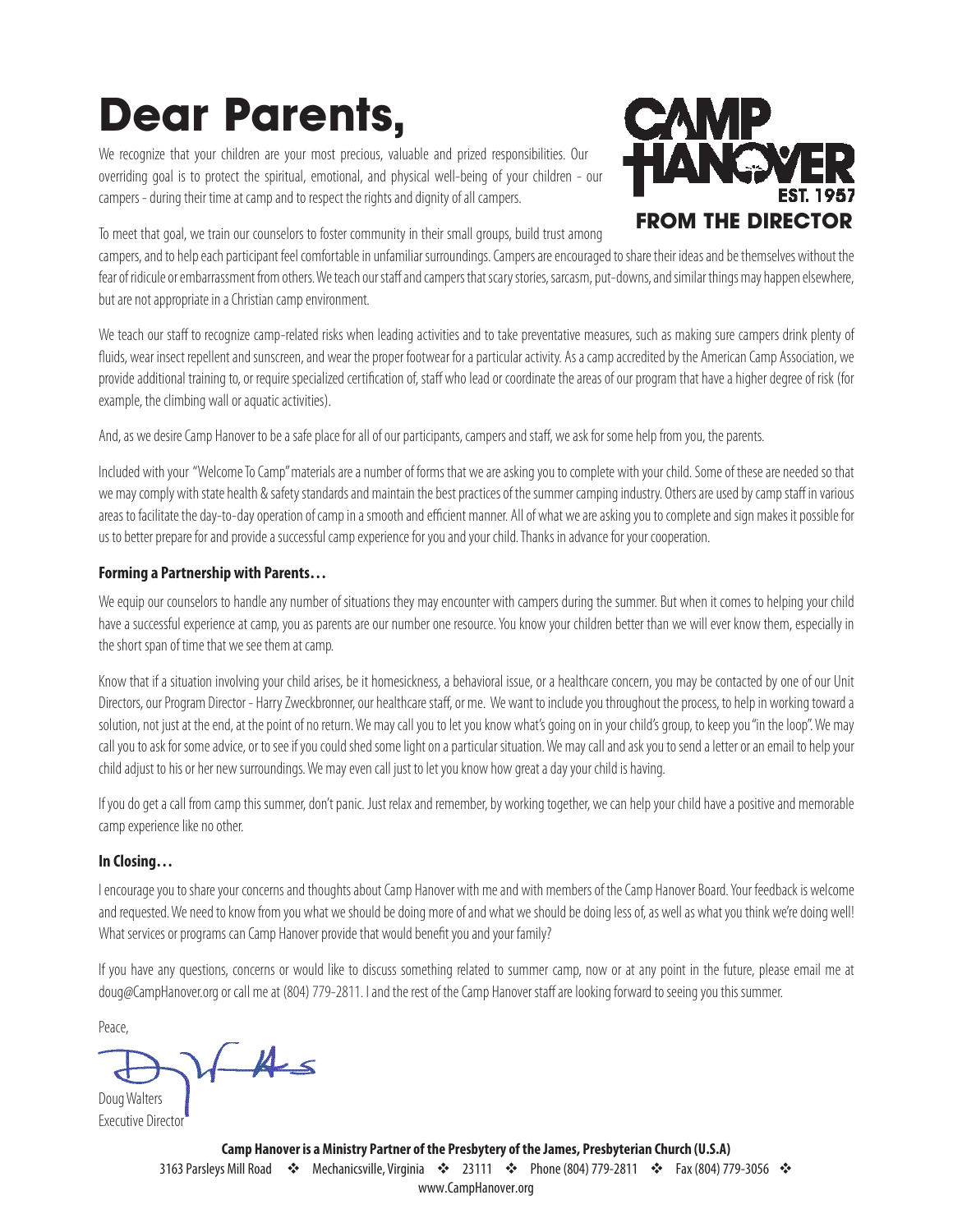

# **Important Items You Need To Complete To Attend Camp**

#### **Preparing for Camp: Get-To-Know Me - Parent and Camper versions**

*We prefer that you provide this information online using the camp registration system. Log into your account and complete a "Get to Know Me - Camper" and "Get to Know Me - Parent" for each camper. If you choose to print this file, please complete it, and mail a copy to camp or scan and email it to GetToKnowMe@camphanover.org at least two weeks prior to your arrival at camp. Bring the original with you to Check-in Day.* 

Please complete these questionnaires with your child. These documents goes straight to your child's counselors. It is an opportunity to share your concerns and hopes for your child and his or her time at camp directly with the individuals who will be caring for your child and creating this special experience. Use it also as a way to open a dialogue with your child about his or her upcoming camp experience. Talk with your child about what he or she is looking forward to, and what he or she may be apprehensive about. Begin outlining the expectations you have of your child while he or she is away from home and help him or her prepare for the new experiences and challenges that time at camp will bring.

#### **Health History Form**

#### *We prefer that you provide this information online using the camp registration system. Log into your account and complete a "Camper Information & Health History" for each camper. If you choose to print this file, please complete it, and mail a copy to camp or scan and email it to HealthHistory@camphanover.org at least two weeks prior to your arrival at camp. Bring the original with you to Check-in Day.*

The Health History Form is kept confidential and used by our healthcare staff. Your child's counselors are provided limited information on a "need-to-know" basis as determined by the healthcare staff. Please fill out the form as completely as possible. Campers are not singled out, made to feel embarrassed or treated differently because of information gathered on this form. Rather, the more we know ahead of time, the easier it is to provide appropriate care for your child during his or her stay at camp, and better respond in the event of an emergency. If you have questions or need clarification regarding the Health History Form, please contact Camp Hanover.

#### **Health Exam Form**

#### *You need to print this file, have a healthcare provider complete it, and bring it with you to camp.*

Camp Hanover is accredited by the American Camp Association for the safe operation and high quality of our programs. So that we may meet the standards for accreditation, participants are required to provide a record of a health exam by a licensed healthcare provider which attests to the participant's ability to safely participate in the program.**The physical exam must have occurred within twelve months** of a participant's arrival at camp.

#### **Parent/Guardian Release**

#### *We prefer that you provide this information online using the camp registration system. Log into your account and complete a "Parent/Guardian Release" for each camper.*

The foundation of the Christ-centered community at Camp Hanover is built on love, trust, respect and responsibility. The Parent/Guardian Release outlines certain situations that may come up while your child is with us. We try to be as detailed as possible, antiicipating as many possible scenarios as we can to limit surprises. Some specific camp sessions engage in other activies, and those campers will be sent session specific permission slips as needed. Our goal is to make sure you are aware of the types of activites your child will be involved in while they are at camp. While you are asked to sign the agreement, we ask that you review it with your child. As always, if you have any questions about anything included in this document, please ask!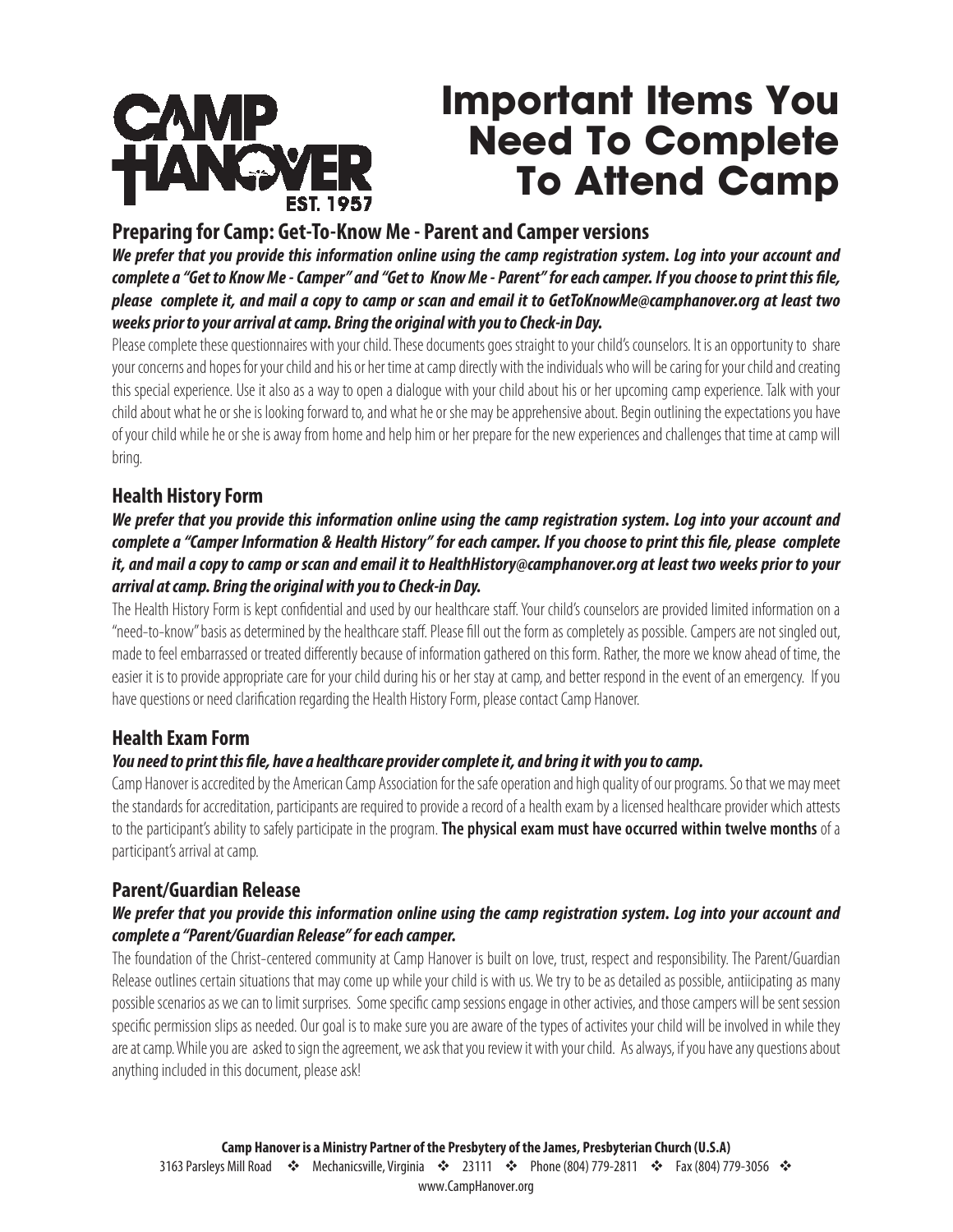

# **What Should I Do Now?**

# **Before The Start Date of Your Camp Session Arrives**

- $\Box$  Carefully Review the "Welcome To Camp" materials.
- $\Box$  Complete and submit "Get To Know Me" forms
- $\Box$  Complete and submit the Health History form.
- $\Box$  Have a Healthcare Provider complete and sign the Health Exam form.
- $\Box$  Complete and submit Parent/Guardian Release.
- $\Box$  Photocopy both sides of your Health Insurance Card.
- $\Box$  Pay your camp fee balance within 10 days of the start of the camp session

# **On Check-In Day**

#### **Before You Leave Home, be sure:**

- $\Box$  Your child's clothes are labeled and packed securely. Did you remember to pack rain gear?
- $\Box$  You have the Health Exam Form with you.
- $\Box$  You have the "Get To Know Me" form and Health History with you (unless you provided the information online).
- $\Box$  Medications are in the original labeled containers and readily accessible to turn in once you arrive.
- $\Box$  To wear comfortable shoes. There is a short walk from the Check-In Area to where your child will stay during their time at camp.
- $\Box$  To bring an umbrella if it looks like it will be a rainy Check-In day.
- $\Box$  You know your way to Camp Hanover or have a copy of the Driving Directions from our website printed out and handy.

#### **Check-In is from 3:00pm to 5:00pm for camps that start on Sunday. You will be sent a check-in time the week before your child's session begins. Check-In is from 9:00am - 10:00am for camps that start on Thursday.**

- $\Box$  Pull in to Camp Hanover's Welcome Center for a health screening and lice check.
- $\Box$  Make your way to the Check-In Area to learn who your counselors are, what group you are in, and where you will stay.
- $\Box$  Proceed to the Health Center area, review the Health History with the Healthcare Staff and turn in any medications.
- $\Box$  Pull up to the Luggage Drop-Off Area where out staff will unload for you. We'll deliver the luggage for you to your cabin or longhouse
- $\Box$  Make your way to the large pavilion, give your camper a hug, say "Goodbye!" and have a safe ride home.

## **When Camp Ends**

- **□** Plan to arrive at camp at 9:00am to pick up your camper.
- $\Box$  Follow signs to the camper pick-up area.
- $\Box$  Retrieve any medications turned in during check-in from the Healthcare Staff.
- $\Box$  Pull up to your camper's group, we'll load the luggage for you.
- $\Box$  Have identification with you to verify that you are one of the approved persons who has permission to pick up the camper.
- $\Box$  Sign your camper out with his or her counselors.
- $\Box$  Check the Lost and Found for any misplaced items.
- $\Box$  Listen with interest and ask lots of questions on the way home and afterwards about your child's camp experience. Search for improvements in behavior or attitudes, new talents, and a new awareness of Christian life. You have a wonderful opportunity to nurture the "seeds" that have been planted.

#### **Camp Hanover is a Ministry Partner of the Presbytery of the James, Presbyterian Church (U.S.A)**

*Our Mission is t*o create inclusive community, inspire each other to live in God's love, and equip all people to live out God's call. 3163 Parsleys Mill Road  $\cdot$  Mechanicsville, Virginia  $\cdot$  23111  $\cdot$  Phone (804) 779-2811  $\cdot$  Fax (804) 779-3056  $\cdot$ www.CampHanover.org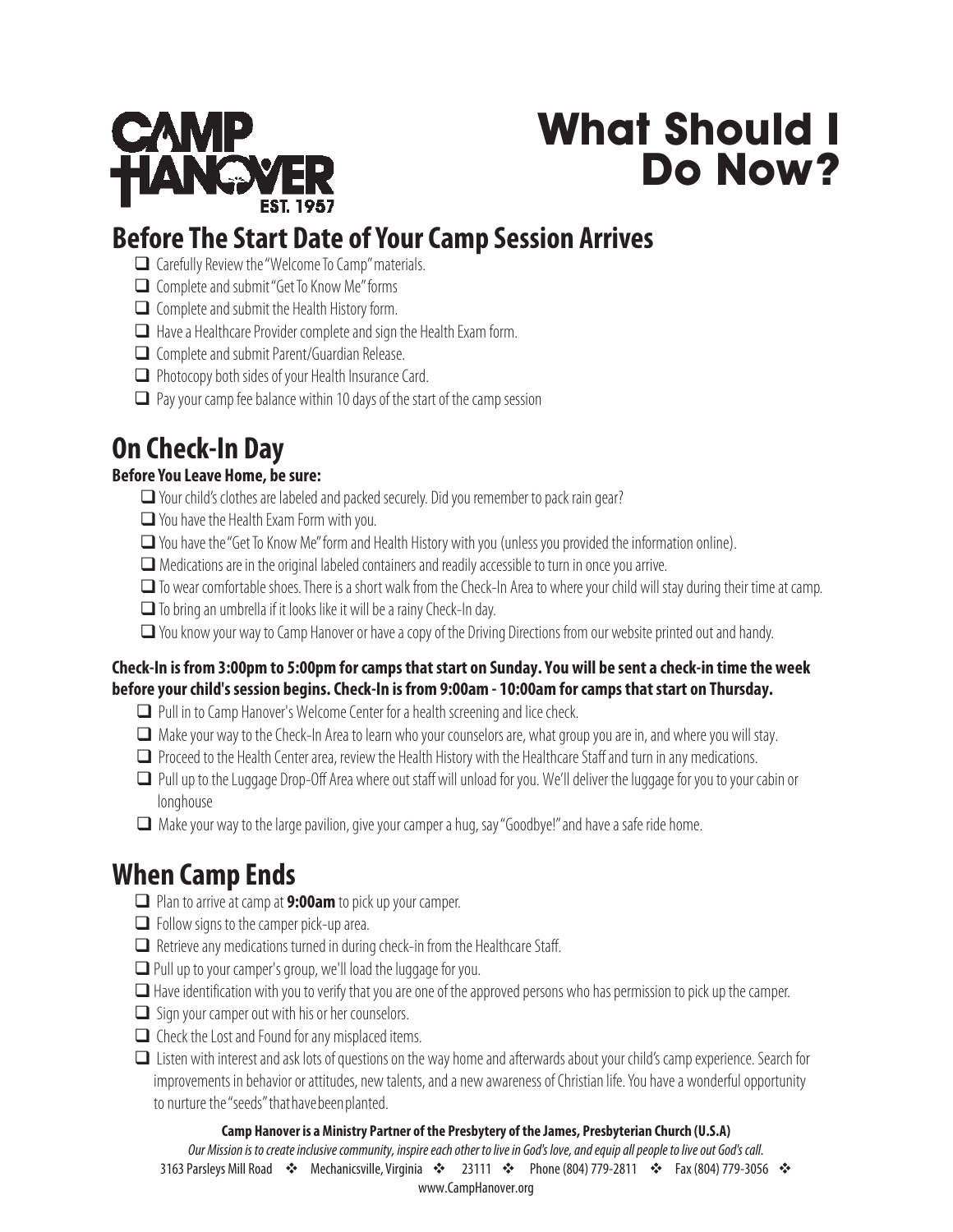



#### **Pack With Your Child**

Packing with your child is a great opportunity to build excitement about camp and to talk about any anxieties or concerns your child may have about their upcoming camp experience. Plus, you can make sure they pack everything that they need to bring, and leave at home the stuff that should stay at home.

#### **Use The "What To Pack" Checklist - At The End Of Camp Too!**

Use the checklist when you pack. Once you are all packed, tuck the checklist in your child's luggage and instruct them to use it when they pack their stuff up at the end of the week. That way, they have a way to make sure they've got everything they came with and are leaving nothing behind.

#### **What To Pack Your Stuff In**

Pack your stuff in something that you can carry a short distance from the Parking Area to the Luggage Drop-off Area. We will transport camper luggage from there to the cabin or longhouse for you. Storage space in living quarters is limited. Soft-sided luggage, like a duffel bag or back-pack, that can be easily stuffed under beds or in small spaces is ideal.

#### **Label Everything**

Put your child's first and last name on everything using a permanent marker. Be sure to label your child's luggage. If your child loses something, it may turn up in Lost and Found. Check Lost and Found when you pick your child at the end of camp. Unclaimed items are disposed of or donated to charity at the end of the summer two weeks after the last camp session ends.

#### **Pack Appropriate Attire For Camp**

Pack clothing that is comfortable in hot summer weather, suitable for outdoor play, and has the potential to get wet or dirty. A special shopping trip is usually not needed. Old, well-worn, broken-in clothes and shoes are optimal. Campers should not pack suggestive or revealing outfits nor articles of clothing that promote alcohol, tobacco, drug use, sexual behavior or contains inappropriate language.

#### **A Note About Swimsuits**

We recommend that female campers wear one-piece bathing suits that are suitable for the movement and physical activity that oftens happens at camp, and that male campers wear swim trunks or board shorts. Campers may wear T-shirts in the pool over their swimsuits if they would feel more comfortable doing so.

#### **Pack For The Mud Slide**

The Mud Slide is a classic camp activity that has been a popular fixture at Camp Hanover for over 50 years. For your ride down the Mud Slide, you'll want to pack shoes, shorts and a shirt to wear that you can toss afterwards. The mud (and the somewhat unpleasant smell of the mud) will never come out, no matter how many times you run your clothes through laundry.

#### **If You Are Bringing Medications To Camp**

All medications (prescription, non-prescription and over-the-counter) remain with and are dispensed by our Healthcare Staff. Please pack your medications separately from your luggage so you will be able to easily access them and turn them into the Healthcare Staff during Check-In.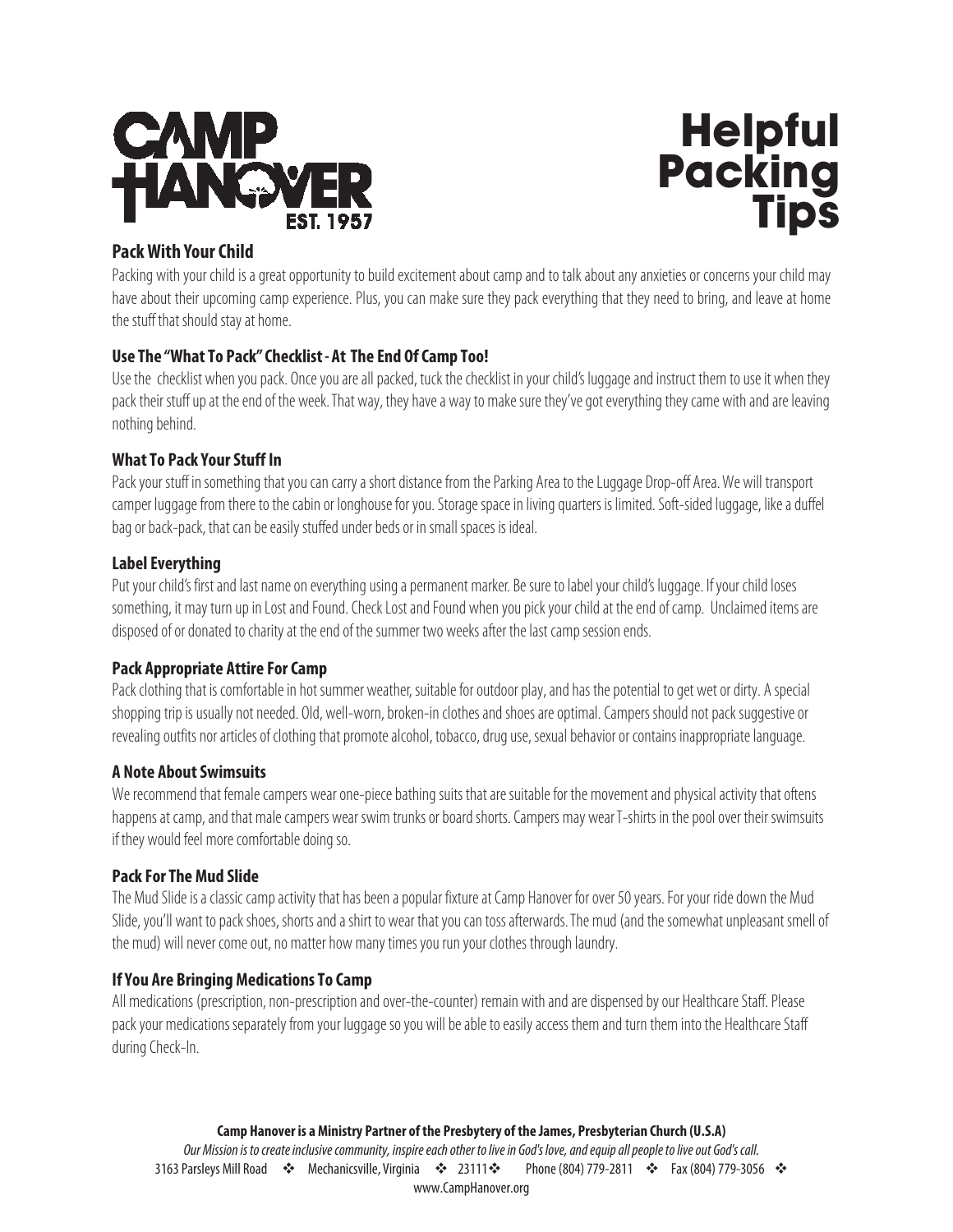

## **Essential Clothing Items**

- $\Box$  Raincoat/Poncho or Rain Gear (an absolute necessity!)
- $\Box$  Enough changes of underwear and socks for your length of stay
- $\Box$  A number of short sleeve shirts appropriate to your length of stay
- $\Box$  A number of pairs of shorts appropriate to your length of stay
- $\Box$  Long pants or jeans
- $\Box$  Long sleeve T-shirt
- $\Box$  Sweatshirt or sweater and sweatpants for cool weather
- $\Box$  Pajamas
- $\Box$  Hat
- $\Box$  Swimsuit appropriate for camp (2 if you have 'em)
- $\Box$  Set of clothes and shoes specifically for the "The Mud Slide"
- $\Box$  1 pair of sturdy, secure fitting shoes that cover your toes for hiking
- $\Box$  1 pair of secure fitting shoes that cover your toes that can get wet
- $\Box$  1 pair of sandals/flip-flops shoes for boating or wearing in the shower

## **Optional Items**

- $\Box$  Small daypack or backpack
- $\Box$  Sunglasses
- $\Box$  Bandana
- $\Box$  Inexpensive or disposable camera
- $\Box$  Paper, pen, pencil, stamps, pre-addressed envelopes
- $\Box$  Fishing pole (Camp Hanover has cane poles you may use)
- $\Box$  Small folding pocket knife with a maximum blade length of 2 1/2"
- $\Box$  Favorite stuffed animal
- $\Box$  Book to read during rest time
- $\Box$  Guitar or other musical instrument

# **Things To Leave At Home**

- $\Box$  Pets
- $\Box$  Food, snacks or candy
- $\Box$  Alcohol, drugs, tobacco products, firearms and fireworks
- $\Box$  Clothes you wouldn't want to get dirty
- $\Box$  Expensive items, sentimental items, jewelry
- □ Electronic Items, cell phones, video games, digital music players, e-readers
- $\Box$  Extra spending money, wallets, purses
- $\Box$  Anything which would result in tremendous unhappiness if it were lost, broken, or got dirty

#### **Camp Hanover is a Ministry Partner of the Presbytery of the James, Presbyterian Church (U.S.A)**

Our Mission is to create inclusive community, inspire each other to live in God's love, and equip all people to live out God's call. 3163 Parsleys Mill Road  $\cdot$  Mechanicsville, Virginia  $\cdot$  23111  $\cdot$  Phone (804) 779-2811  $\cdot$  Fax (804) 779-3056  $\cdot$ www.CampHanover.org

# **What To Pack For Camp**

## **Other "Must Have" Items**

- $\Box$  Bible (It's okay if you don't have one, we have extras)
- $\Box$  Sleeping bag or bed linens and blanket for a single bed
- $\Box$  Pillow & Pillowcase
- $\Box$  Laundry bag for dirty clothes
- $\Box$  Flashlight & Extra Batteries
- $\Box$  Water bottle
- $\Box$  Sunscreen
- $\Box$  Insect Repellent (we prefer lotion or pump sprays)
- $\Box$  Any medications you are taking
- $\Box$  3-4 face masks

# **Toiletries**

- $\Box$  Toothbrush and Toothpaste
- $\Box$  Shampoo and Conditioner
- $\Box$  Soap in a container
- $\Box$  Something to carry toiletries in. A mesh bag works well.
- $\Box$  Bath Towel & Washcloth
- $\Box$  Beach Towel to use at the Pool
- $\Box$  Deodorant
- $\Box$  Feminine necessities

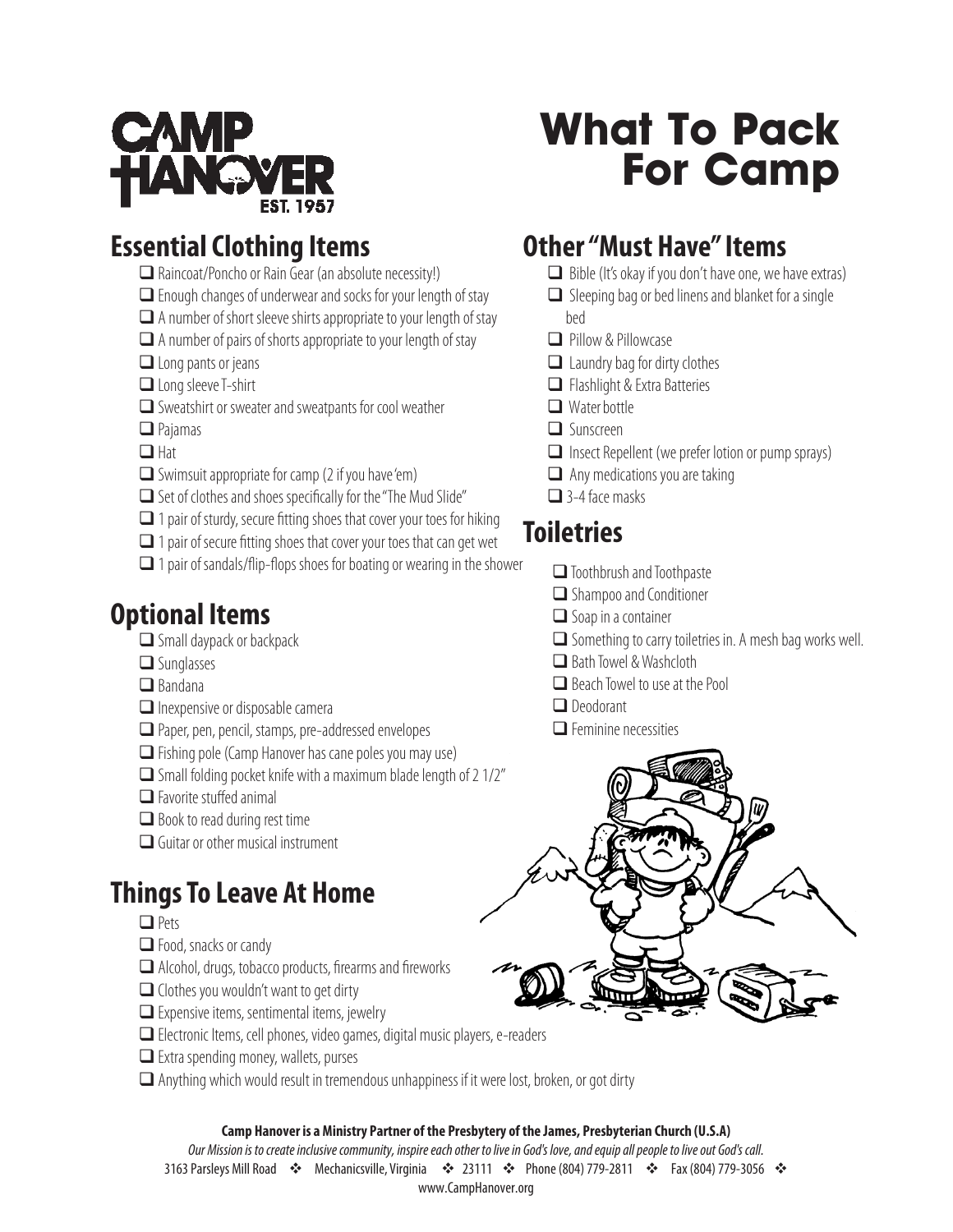

# **Communication With Your Child While At Camp**

#### **Should I write to my child at Camp?**

**YES!!** Nothing makes a camper's day like receiving a letter from home. Parents are encouraged to write their child regularly while he or she is at camp. To help you save on postage, you can "pre-write" your messages and drop them off with us on Check-in day. We will deliver mail collected at Check-in throughout the week. Mail is distributed daily after lunch. To mail your child a letter, use the following address:

> Camp Hanover **For Example: Camp Hanover** For Example: Camp Hanover Camper Name, Gender, Camp Name & Dates Billy Smith, Male, Spread Your Wings 6/22 - 6/28 3163 Parsleys Mill Road 3163 Parsleys Mill Road Mechanicsville, VA 23111 Mechanicsville, VA 23111

#### **Can I send email to my child?**

**YES.** We encourage you to email your child daily. We provide a "One-way Email" service at no cost. Instructions for using the service will be emailed to you before camp starts and also available when you arrive at Check-In. The email service will be active the day your child arrives at camp and you can invite others (such as grandparents or family friends) to email your child as well. Email is delivered every day at lunch. We find that the best email messages are ones where you tell your camper how proud of them you are and how you are looking forward to hearing about their time at camp. Refrain from telling your child how much you miss them, or other phrases that might make them homesick. It's always good to close with "See you on Saturday!" (or whatever day of the week your child' s camp ends). Remember, campers do not have access to computers at camp and won't to respond to your email (unless they write an "old-fashioned" letter home).

#### **Can I send my child a care package? Is it okay to send a package with food, snacks or candy?**

Care packages that do not contain candy or food are great! We ask that you do not bring or mail food or candy to camp. Campers are served delicious and nutritious meals and snacks throughout the day while at camp. Including food or candy in care packages only encourages insects and critters to find their way into cabins, longhouses and other places where they don't belong. Care packages containing food or candy can also create challenging situations that upset the sense of community which counselors work hard to build among their groups of campers. If you do choose to send a care package containing food or candy, your camper will be given the choice of sharing with the rest of his or her group at a time determined by the counselor, or having the items held until the end of the camp session when he or she departs.

#### **What are the camp policies related to telephone calls and campers having cell phones?**

During camp, we work hard to build a sense of community among campers. We design the program, activities and experiences for campers so that they can "get away" from the distractions and the "busy-ness" of the everyday world, be in a place apart, and connect with the Holy Spirit in nature. Camp is also a time of self-discovery and testing out one's independence. Experience has shown us that allowing campers to have telephone contact with friends or family in the "real world" detracts from the camp experience, is counter-productive to our mission goals, and disrupts our ability to build community at camp. For these reasons we do not permit campers to carry cell phones or make or receive phone calls (unless accompanied by a staff member after consultation with the camp director).

Know that if a situation involving your child arises that warrants parental involvement, be it severe homesickness, a behavioral issue, or a healthcare concern, we will contact you as soon as possible. If you have an emergency and you need to contact your child, please call the camp office at (804) 779-2811.

#### **Can I visit my child at camp?**

For many of the same reasons outlined above related to our policy on telephone calls, we strongly discourage visitors to camp during our camp sessions. Parents and visitors are welcome and encouraged to tour Camp Hanover on Check-In day and after picking up your child at the end of camp.

**Camp Hanover is a Ministry Partner of the Presbytery of the James, Presbyterian Church (U.S.A)** Our Mission is to create inclusive community, inspire each other to live in God's love, and equip all people to live out God's call. 3163 Parsleys Mill Road  $\cdot$  Mechanicsville, Virginia  $\cdot$  23111  $\cdot$  Phone (804) 779-2811  $\cdot$  Fax (804) 779-3056  $\cdot$ www.CampHanover.org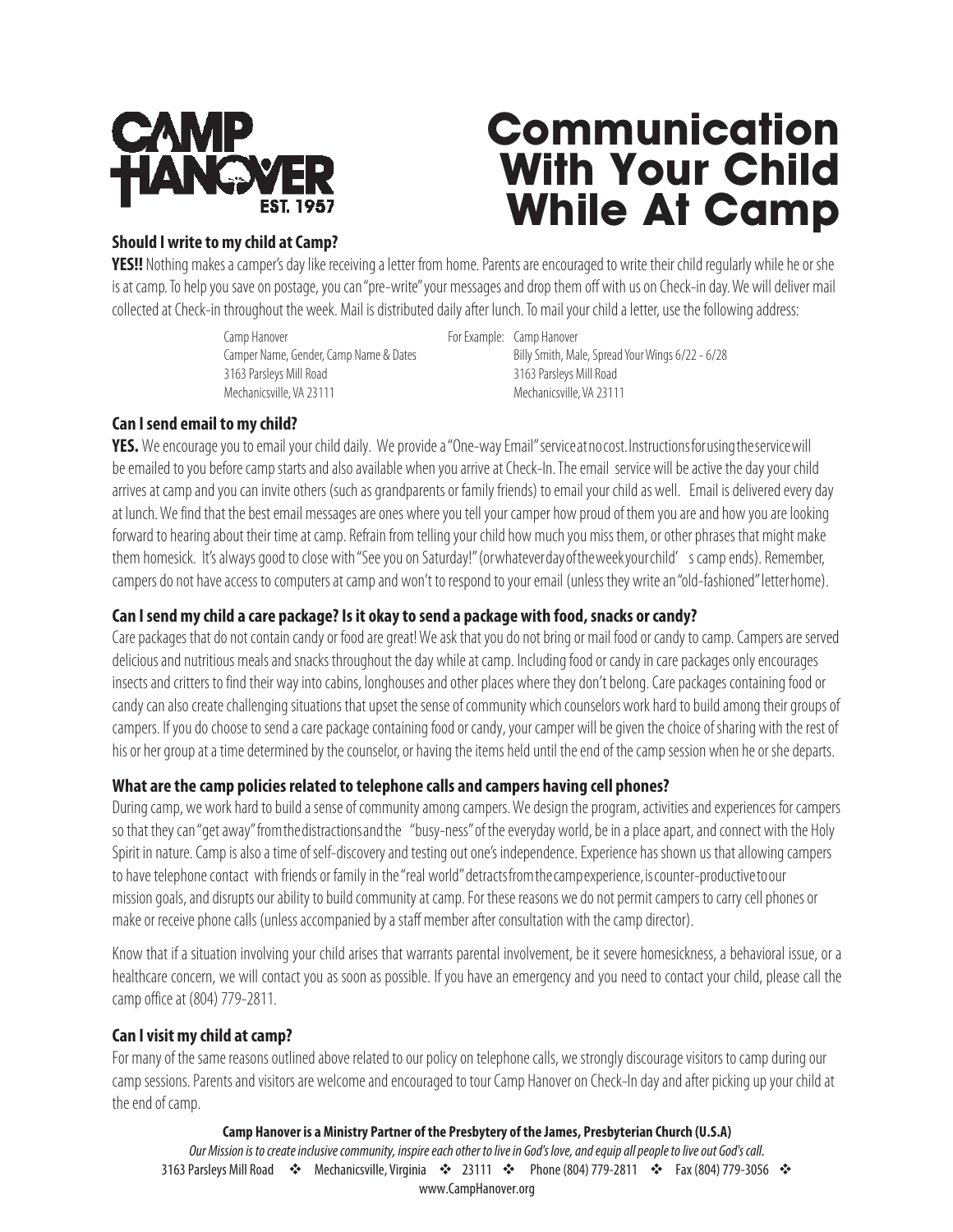

# **An Overview of Small Group Small Group Camping**

At Camp Hanover we focus on building community and the give and take that goes along with it. To that end, the small group is at the core of our program. Upon arriving at camp, children are placed in "Family Groups" that are typically comprised of 5 or 6 boys, 5 or 6 girls, one male and one female counselor. This group remains together for the duration of the campers' time at camp, traveling to and from and participating in activities together, eating meals together and living near each other. We find this model allows the campers to form meaningful friendships and for the counselors to really get to know their campers. A genuine sense of close-knit community forms along the way among the members of the group. Within the group, each person has the opportunity to find his or her role , and contribute to the well-being of others. Campers learn to recognize and appreciate the uniqueness and inherent value of each indvidual in the group.

#### **The Day-To-Day Schecule and Small Group Camping**

In Camp Hanover's small group camping model, campers themselves play a large role in determining what activities they will do, when they will do them, and other aspects of the program, all under the guidance of their counselors. Counselors will make sure the group knows what opportunities are available for their age group, then the camper group will make decisions on which activities they will actually do. We believe empowering youth in this way helps build competence and confidence. It's important to remember that every group's schedule will be different as a result of this unique planning process. Below, are some sample schedules to give you a sense of what a day "might" look like.

An element of this small group model that is sometimes frustrating for campers is that each camper will not get to "have their way" all the time! (For example, a camper may not want to go to archery when the group as a whole has decided to do so). With the guidance of their counselors, campers learn to consider the needs, desires and perspectives of all members of the group. Through weekly "Town Meetings," a nightly group "Check-In," team-building challenges on the Low Ropes Course and other group-building activities, counselors and campers learn to work together towards compromise, reaching agreement and creating win-win solutions to the situations they encounter where differing opinioins and personal priorities are in play.

Campers are encouraged to participate enthusiastically and to the best of their ability in all aspects of camp life, even if the activity or decision made by the group is "not their favorite." Ultimately, though, while we do require campers to remain with their group at all times, no camper will be forced to participate in any activity they don't want to, or are not comfortable with. We call this "Challenge by Choice."

**Sample Middlers or Seniors Daily Schedule**

#### **Sample Wingers Daily Schedule**

| allipie Willyers Dally Scheuule |                                           | <b>Sample Middlers of Seniors Dany Scredule</b> |                                                           |
|---------------------------------|-------------------------------------------|-------------------------------------------------|-----------------------------------------------------------|
| 7:00am                          | Open those eyes to a brand new day!       | 7:00am                                          | Snooze. Snore. Open those eyes to a brand                 |
| 8:00am                          | BREAKFAST in Wise Lodge                   |                                                 | new day! Fall back asleep.                                |
| 8:45am                          | Morning Devotions                         | 8:00am                                          | BREAKFAST in Wise Lodge                                   |
| 9:00am                          | Opportunities to Serve (cleaning/sweeping | 8:45am                                          | Morning Devotions                                         |
|                                 | lodges & bathrooms, recycling, etc.)      | 9:00am                                          | Opportunities to Serve (cleaning/sweeping                 |
| 9:30am                          | Group Building Games                      |                                                 | lodges & bathrooms, recycling, etc.)                      |
| 11:30am                         | BIBLE STUDY around the campsite table     | 9:30am                                          | High Ropes Course                                         |
| 12:30pm                         | TRAIL LUNCH on a hike                     | 12:30pm                                         | LUNCH and Singing in Wise Lodge                           |
| 1:30pm                          | Rest Time                                 | 1:30 <sub>pm</sub>                              | Rest Time                                                 |
| 3:00pm                          | MUD SLIDE!                                | 3:00 <sub>pm</sub>                              | Adopt a Spread-Your-Wings group at the MUD SLIDE          |
| 4:00 <sub>pm</sub>              | SWIMMING                                  | 4:00 <sub>pm</sub>                              | Water Volleyball                                          |
| 5:00pm                          | Planning for your group's leadership of   | 5:00 <sub>pm</sub>                              | BIBLE STUDY on the Blue Trail.                            |
|                                 | Vespers (evening worship service)         | 6:00 <sub>pm</sub>                              | COOKOUT over the campfire (Fajitas and Fried Oreos! YUM!) |
| 6:00 <sub>pm</sub>              | DINNER & Singing in Wise Lodge            | 7:00pm                                          | Cookout clean-up                                          |
| 7:00pm                          | Pack up sleeping bags, hike to the        | 7:30 <sub>pm</sub>                              | Invite another small group over to churn                  |
|                                 | Treehouse for OVERNIGHT                   |                                                 | some homemade ice cream                                   |
| 8:00pm                          | Small group activities                    | 8:00pm                                          | Plan an out-of-camp adventure trip (canoeing,             |
| 8:30pm                          | Evening WORSHIP, sharing stories, songs,  |                                                 | hiking, climbing) for later in the week                   |
|                                 | s'mores around the CAMPFIRE.              | 9:00 <sub>pm</sub>                              | WORSHIP with other groups at the lake and watch           |
| 9:15 <sub>pm</sub>              | Your group "checks-in" about the day.     |                                                 | shooting stars while laying on the dock                   |
|                                 | A time of reflection, sharing, prayer.    | 10:00pm                                         | Your group "checks-in" about the day.                     |
| 9:30 <sub>pm</sub>              | <b>BEDTIME</b>                            |                                                 | A time of reflection, sharing, prayer                     |

#### **Camp Hanover is a Ministry Partner of the Presbytery of the James, Presbyterian Church (U.S.A)**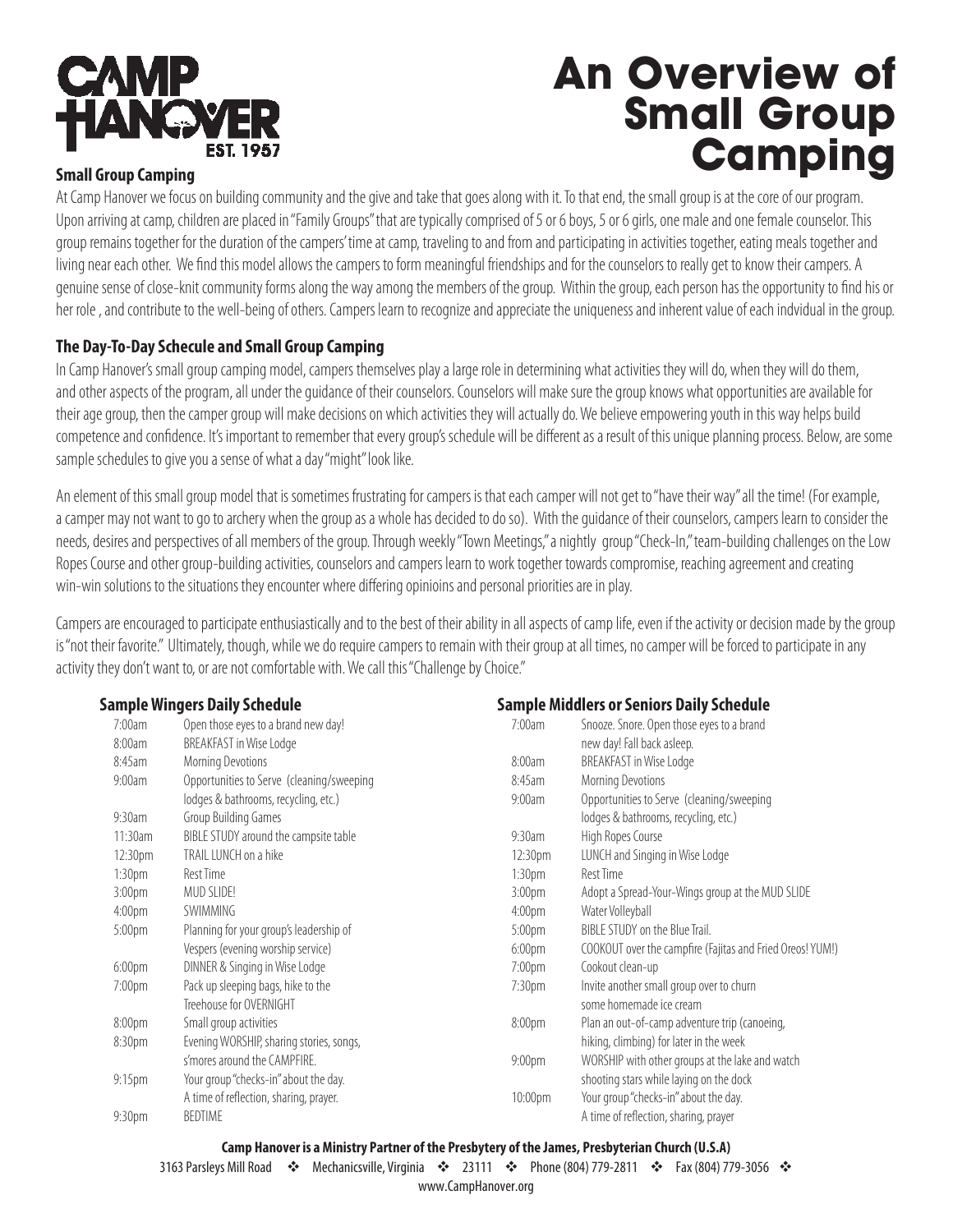

# **Things to Know About the Camp Hanover Experience**

## **A Place Apart... Living in an Outdoorsy, Rustic Setting**

Camp Hanover is, by design, a rustic camp site and program, without many of the amenities or "creature comforts" one may be used to outside of camp. The outdoor setting is conducive to a simple way of living in which campers have opportunites to relax, slow down and experience quiet stillness. We believe this helps campers connect with God and with God's Creation.

One of our program goals is to "live in, live with, learn about and care for God's Creation." Whether it's a nature hike, night-time star watch, helping care for our chickens and goats, or cooking a meal over a fire, there are numerous opportunities to accomplish this goal. The camp lifestyle becomes one where exploration, self-expression, discussion and celebration are encouraged. Realizing that spending a lot of time in the outdoors is easier for some than others,we work hard to help campers with the transition. Ensuring your camper is prepared to spend the great majority of time outside, rain or shine, can help us with this goal. Using the "What To Pack for Camp" list, you can set your child up for success by making sure he or she has appropriate clothing for whatever the weather brings.

The rustic setting and goals of our program are also why we ask your child to leave electronics like cell phones and ipods at thome. We know that adjusting to life without these devices can be challenging for many campers. However, besides the reality that electronics tend to not fare well in a camp setting, our experience is that not having them around helps the community form, and ensures that campers interact on a deeper level with each other. Please help us with this policy by making sure your child leaves electronics at home.

# **Bible Study and Worship**

We enthusiastically welcome children of all faith backgrounds as well as those with no previous experience in a faith-based setting. As a ministry partner of the Presbytery of the James, Camp Hanover is affiliated with the Presbyterian Church (USA). We value this relationship and it shapes many aspects of our program. Our goal is to create a safe place where kids can think about, explore and talk about faith-related issues. One way we do this is with daily Bible study. Our Bible study curriculum is selected by the Program Committee of the Camp Hanover Board. In selecting a curriculum, committee members, along with a team of pastors, Christian Educators, camp staff and other volunteers review it to ensure that the material is theologically sound and age-appropriate. Often, this group will work to adapt particular lesson plans to fit the unique program and facility resources found at Camp Hanover. Using the curriculum, and working with our pastors-in-residence during the summer(visiting ministers or Christian Educators from Presbyterian congregations), counselors will use scripture, stories, songs, discussion, and activities to help campers explore their faith.

# **Critters, Critters Everywhere!**

The reality of being on 600 acres of woodlands means that we are likely to encounter some animal life. In fact, it's often intentional. Campers may find themselves helping with the camp chickens and goats, crossing paths with a deer while hiking a trail, or watching a bald eagle soar above the lake. After dark, it is not uncommon to hear owls hoot in the treetops, see raccoons scamper through the field, or watch bats flit back and forth in the night sky. As stewards of God's natural world, we strive to be good neighbors with all of these creatures. We are also aware that we share this land with some less popular critters, like mosquitoes, spiders, snakes and ticks. Skunks, mice and other rodents all call Camp Hanover home as well. Please know that we train our staff on how to avoid unpleasant encounters with these animals, and just as importantly, what to do when they happen despite our best efforts. You can help your child prepare for camp by packing bug spray and encouraging them to wear long pants while hiking. You can help us keep scavenging critters out of longhouses, cabins and other buildings where they don't belong by making sure your child leaves any food, candy or snacks at home. Only send care packages that do not contain food items.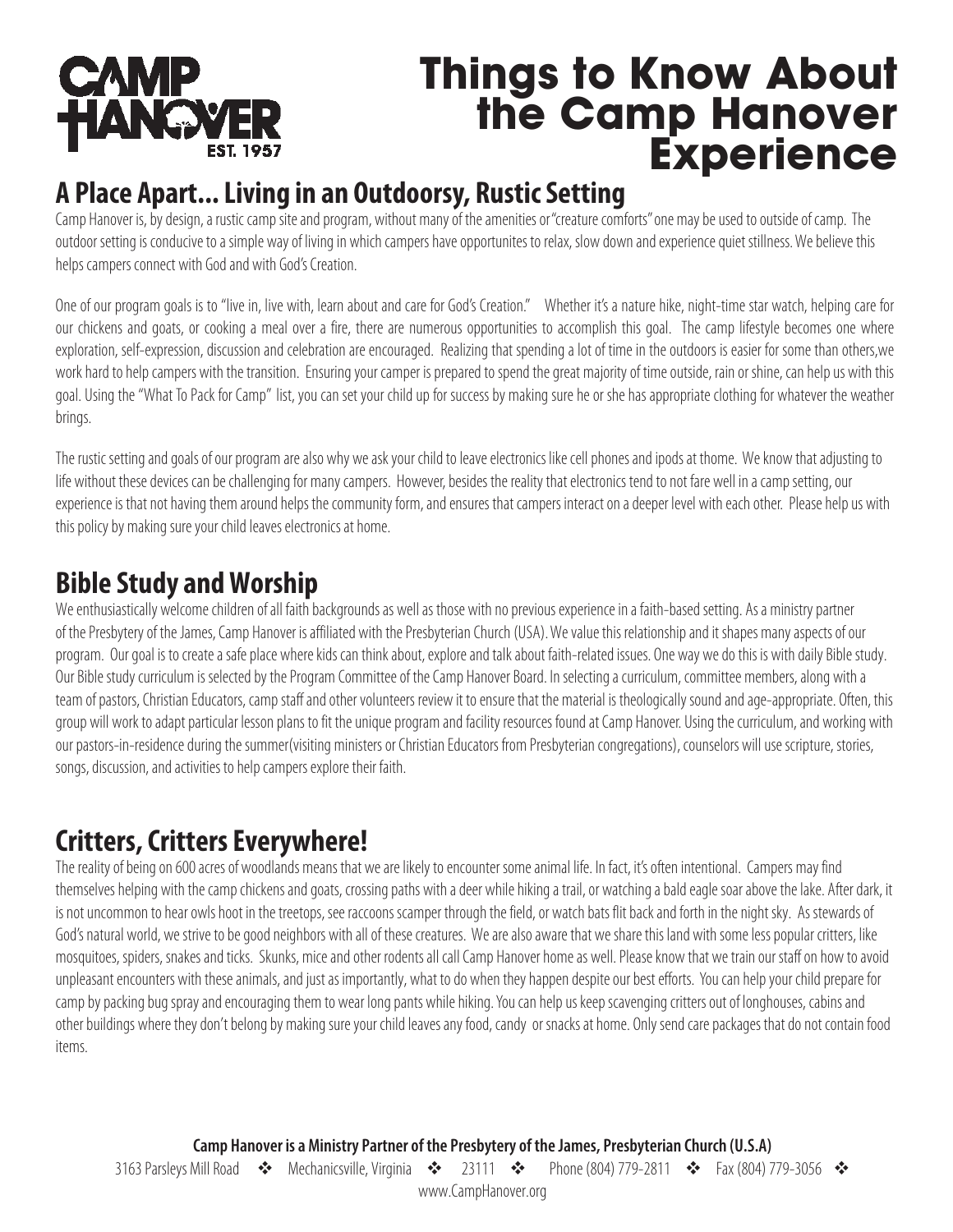# **CAMP<br>HANGVER**

# **Some Things to Think About: Summer Camp Policies**

#### **Homesickness is something that can occur with any age camper at any time.**

As a parent/guardian, you can help to prevent homesickness by talking honestly about your expectations for your child and of camp before the camp starts. Help your child think about all the fun to be had. Talk about meeting new people and how much is learned from making new friends. Help your child to remember how he or she has made new friends in similar situations in the past. Help your child set realistic goals for things that he or she wants to learn or ways that she or he wants to grow while at camp. Let them know that they may not get to do everything that they want to do all the time... they may need to make compromises.

If a camper does get homesick, our staff will work in a caring manner with your child to help them get through it. Assure your child that if they feel homesick, he or she needs to talk to their counselor about how they are feeling. Please do not promise or tell your child he or she can call home whenever they wish. Campers do not have access to the phone. If homesickness persists for more than 24 hours, we will call you (the parent/guardian) and discuss the situation. Together, we may decide that talking with a parent is the best course of action. If either you or the camp decides that it is best for the camper to leave camp early, we will affirm the camper for what they have already accomplished. If a camper departs camp due to homesickness or other reasons of personal choice, no refund of camp fees will be made.

#### **Behavioral Challenges and Discipline Strategies**

We want camp to be a mountaintop experience for everyone who attends. Building Christian community requires that everyone be willing to work together to achieve the goals of the group. Sometimes a camper, for a variety of reasons, has a difficult time behaving or speaking in an appropriate manner. Should that occur, we will take the following steps:

- **A.** Counselor and camper will talk through the issue and try to resolve it in a positive manner using the Participant Agreement as the starting point for this discussion. Our goal in this process will always be to help the camper to take responsibility for her or his own choices and actions and to understand the consequences of those choices, both for themselves and the people around them.
- **B.** If the camper continues to make inappropriate choices, there will be consequences, For example, he or she may be removed from the immediate activity for a period of time. Under no circumstances will corporal punishment ever be used as a consequence.
- **C.** If the camper continues to choose to disregard camp policies or agreements, there may be a conference with the Director and a call home. The camper's stay at camp will be shortened if the issue cannot be resolved to the satisfaction of the camper, the group, the counselors and the camp administration. If it is necessary to shorten a camper's stay at camp for inappropriate choices, disruptive or harmful behavior, or failure to abide by the Participant Agreement, no refund of camp fees will be made.

#### **Respect for Property**

Many persons use our facilities during the year. During the past year over 7000 people sought peace and fellowship at Camp Hanover. Many enjoy the beauty and natural feel of our facilities. All of us need to work together to keep Camp Hanover clean and inviting. We do not allow graffiti on or vandalism of any of our facilities. If you feel a need to leave your mark on this community, we ask that it be made through your words and deeds by uplifting and affirming other persons. Campers who violate this request may be billed for the clean-up and/or be expected to do the clean-up themselves.

#### **Appropriate Footwear**

Securely fitting shoes that cover your toes must be worn at all times except when being barefoot is appropriate (as determined byour staff). This is for your protection and to help ensure that you will be able to safely participate in and enjoy all the camp activities. "Closedtoed shoes for safety" is more than a chant that you will hear around camp... it is the norm, the expectation for camp activities. Please pack accordingly.